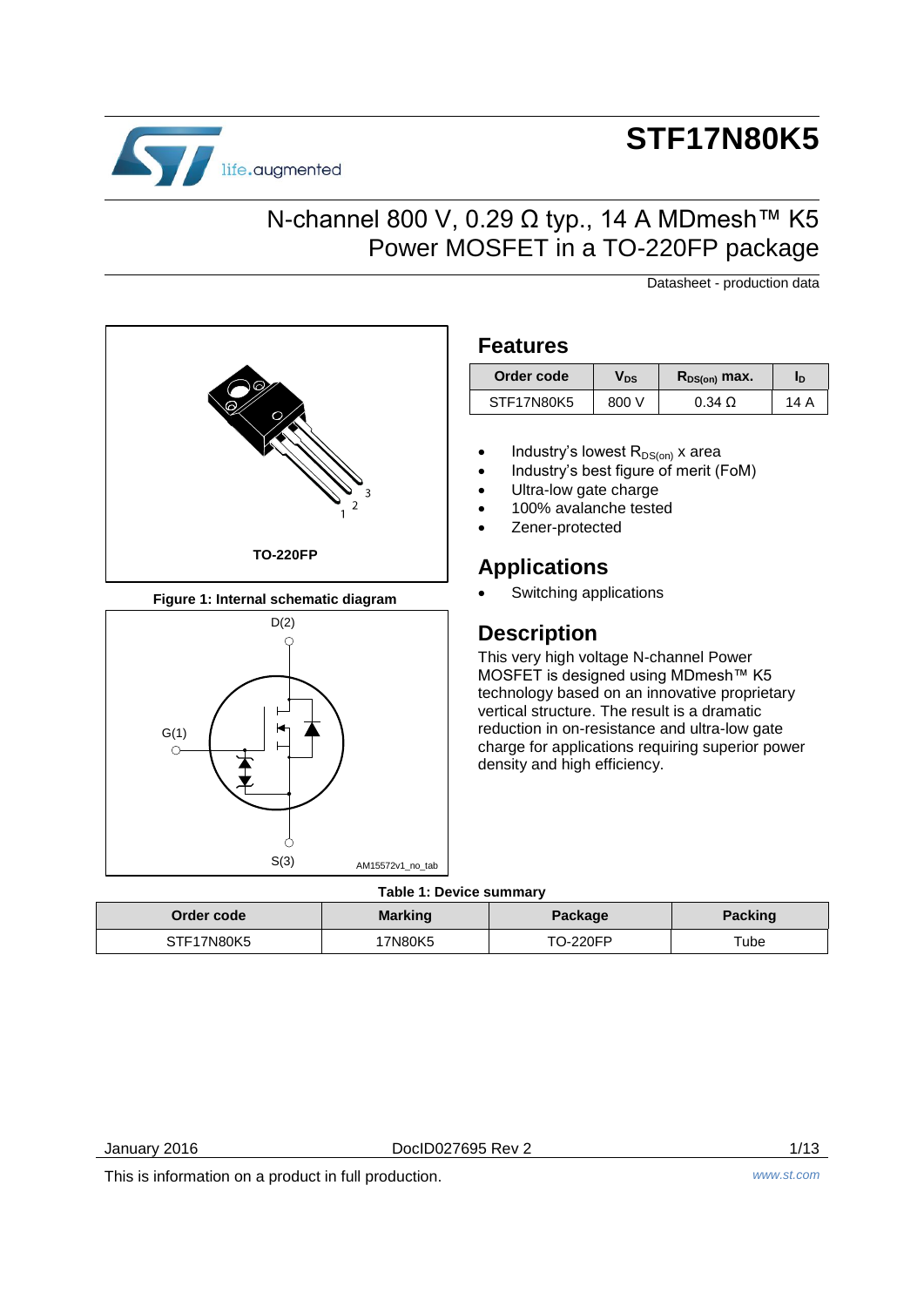### **Contents**

## **Contents**

| $2^{\circ}$             |  |  |
|-------------------------|--|--|
|                         |  |  |
|                         |  |  |
| $\overline{\mathbf{4}}$ |  |  |
|                         |  |  |
| $5\overline{)}$         |  |  |

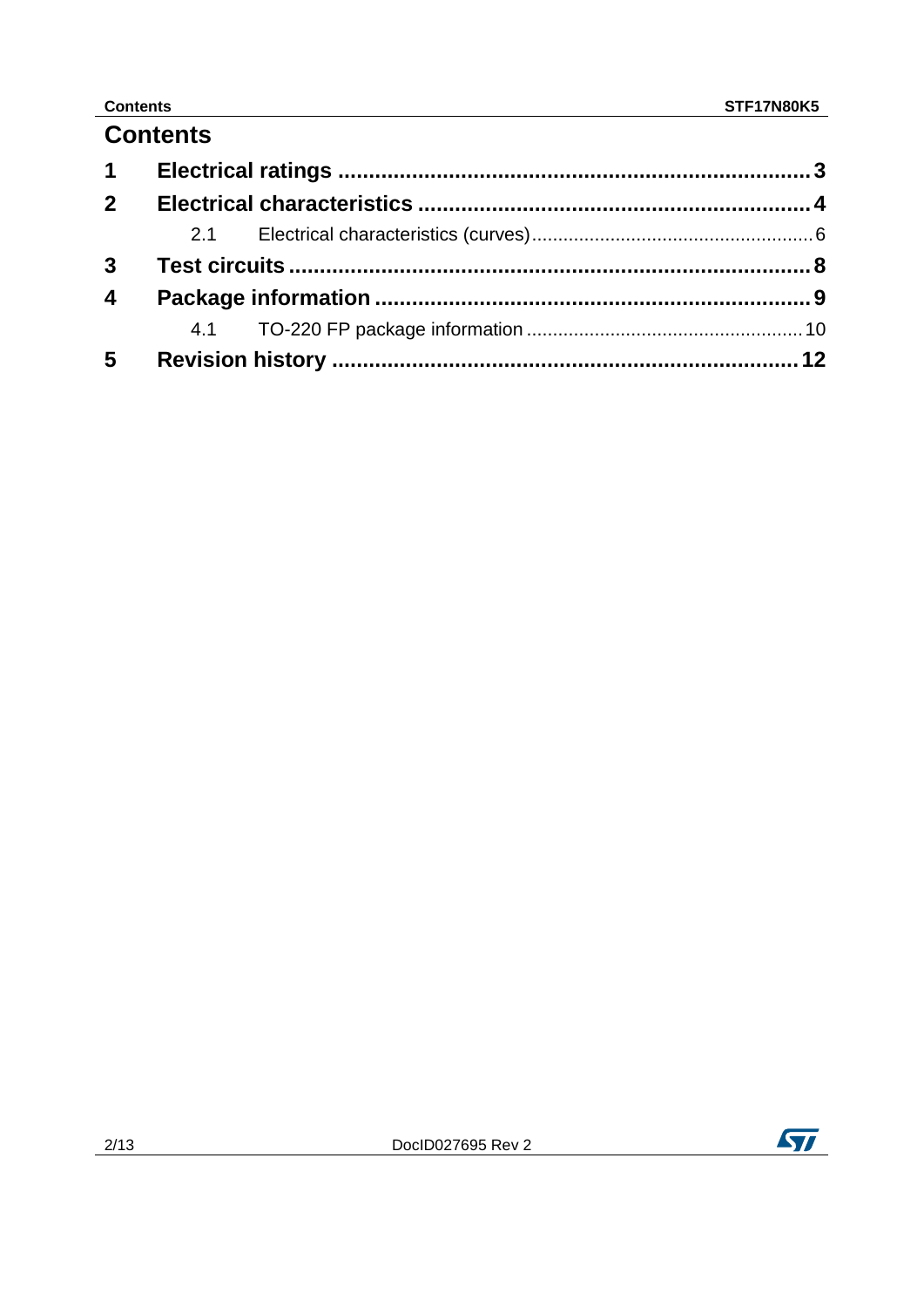## **1 Electrical ratings**

**Table 2: Absolute maximum ratings** 

<span id="page-2-0"></span>

| <b>Symbol</b>                  | <b>Parameter</b>                                                                                       | Value       | Unit |  |
|--------------------------------|--------------------------------------------------------------------------------------------------------|-------------|------|--|
| $V_{GS}$                       | Gate-source voltage                                                                                    | ± 30        | V    |  |
| $I_D^{(1)}$                    | Drain current (continuous) at $T_c = 25 °C$                                                            | 14          | A    |  |
| $I_D^{(1)}$                    | Drain current (continuous) at $T_c = 100 °C$                                                           | 9           | A    |  |
| I <sub>DM</sub> <sup>(2)</sup> | Drain current (pulsed)<br>56                                                                           |             |      |  |
| $P_{TOT}$                      | Total dissipation at $T_c = 25$ °C                                                                     | 30          | W    |  |
| V <sub>ISO</sub>               | Insulation withstand voltage (RMS) from all three leads to<br>external heat sink (t=1 s; $T_c$ =25 °C) | 2500        | V    |  |
| $dv/dt^{(3)}$                  | Peak diode recovery voltage slope                                                                      | 4.5         |      |  |
| $dv/dt^{(4)}$                  | MOSFET dv/dt ruggedness                                                                                | 50          | V/ns |  |
| TJ.                            | Operating junction temperature range                                                                   | - 55 to 150 | °C   |  |
| ${\mathsf T}_{\text{stg}}$     | Storage temperature range                                                                              |             |      |  |

### **Notes:**

<span id="page-2-1"></span> $<sup>(1)</sup>$ Limited by maximum junction temperature.</sup>

<span id="page-2-2"></span>(2)<br>Pulse width limited by safe operating area

<span id="page-2-3"></span>(3) $I_{SD} \le 14$  A, di/dt 100 A/µs; V<sub>DS</sub> peak < V<sub>(BR)</sub>pss, V<sub>DD</sub>= 400 V

<span id="page-2-4"></span> $^{(4)}V_{DS}$  ≤ 640 V

### **Table 3: Thermal data**

| <b>Symbol</b>        | <b>Parameter</b>                    | Value | Unit |
|----------------------|-------------------------------------|-------|------|
| $R_{\rm thi-case}$   | Thermal resistance junction-case    | 4.2   | °C/W |
| $R_{\text{thi-amb}}$ | Thermal resistance junction-ambient | 62.5  | °C/W |

### **Table 4: Avalanche characteristics**

<span id="page-2-5"></span>

| Symbol   | <b>Parameter</b>                                                                               | Value | Unit |
|----------|------------------------------------------------------------------------------------------------|-------|------|
| $I_{AR}$ | Avalanche current, repetitive or not repetitive (pulse width<br>limited by $T_{\text{imax}}$ ) | 4.7   | A    |
| $E_{AS}$ | Single pulse avalanche energy (starting Tj = 25 °C, $I_D = I_{AR}$ ,<br>$V_{DD} = 50 V$        | 340   | mJ   |

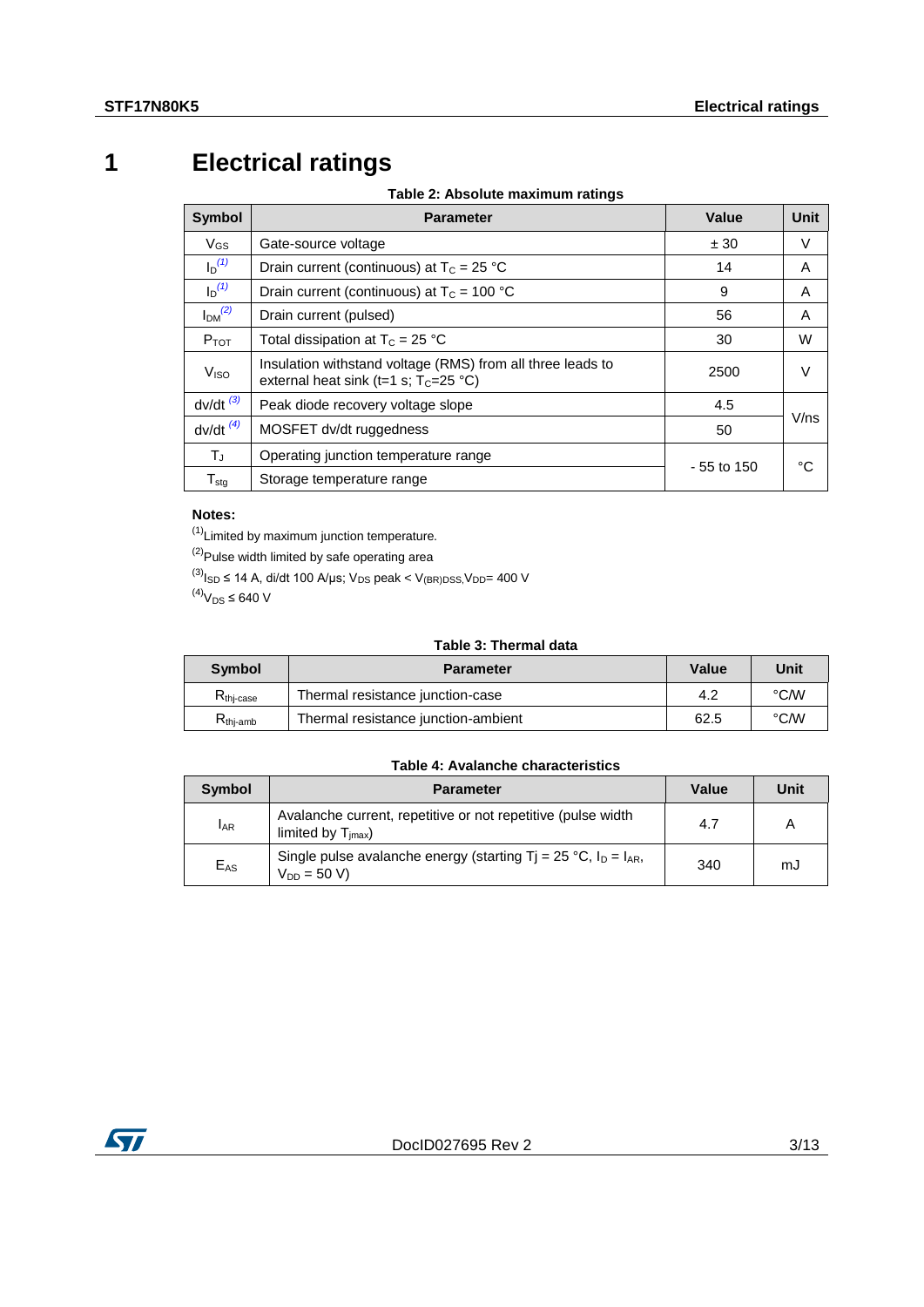## **2 Electrical characteristics**

<span id="page-3-0"></span> $T_c = 25 °C$  unless otherwise specified

| Table 5: On/off-state   |                                   |                                                    |      |      |      |      |  |
|-------------------------|-----------------------------------|----------------------------------------------------|------|------|------|------|--|
| Symbol                  | <b>Parameter</b>                  | <b>Test conditions</b>                             | Min. | Typ. | Max. | Unit |  |
| $V_{(BR)DSS}$           | Drain-source breakdown voltage    | $V_{GS} = 0 V$ , $I_D = 1 mA$                      | 800  |      |      | V    |  |
| <b>I</b> <sub>DSS</sub> | Zero gate voltage drain current   | $V_{GS} = 0 V$ , $V_{DS} = 800 V$                  |      |      | 1    | μA   |  |
|                         |                                   | $V_{GS} = 0$ V, $V_{DS} = 800$ V<br>$T_c = 125 °C$ |      |      | 50   | μA   |  |
| lgss                    | Gate body leakage current         | $V_{DS} = 0$ V, $V_{GS} = \pm 25$ V                |      |      | ±10  | μA   |  |
| $V_{GS(th)}$            | Gate threshold voltage            | $V_{DD} = V_{GS}$ , $I_D = 250 \mu A$              | 3    | 4    | 5    | V    |  |
| $R_{DS(on)}$            | Static drain-source on-resistance | $V_{GS}$ = 10 V, $I_D$ = 7 A                       |      | 0.29 | 0.34 | Ω    |  |

### **Table 6: Dynamic**

<span id="page-3-3"></span>

| <b>Symbol</b>              | <b>Parameter</b>                         | <b>Test conditions</b>                                         | Min. | Typ. | Max. | <b>Unit</b> |
|----------------------------|------------------------------------------|----------------------------------------------------------------|------|------|------|-------------|
| $C_{iss}$                  | Input capacitance                        |                                                                |      | 866  |      | рF          |
| $C_{\rm oss}$              | Output capacitance                       | $V_{DS}$ = 100 V, f = 1 MHz,<br>$V_{GS} = 0 V$                 |      | 64   |      | рF          |
| C <sub>rss</sub>           | Reverse transfer capacitance             |                                                                | ۰    | 0.42 |      | рF          |
| $C_{o(tr)}^{(1)}$          | Equivalent capacitance time<br>related   | $V_{DS} = 0$ to 640 V,                                         |      | 142  |      | pF          |
| $\mathrm{C_{o(er)}}^{(2)}$ | Equivalent capacitance energy<br>related | $V_{GS} = 0 V$                                                 |      | 51   |      | pF          |
| R <sub>g</sub>             | Intrinsic gate resistance                | $f = 1$ MHz, $I_{D} = 0$ A                                     |      | 5    |      | Ω           |
| $Q_{q}$                    | Total gate charge                        | $V_{DD}$ = 640 V, $I_D$ = 14 A                                 |      | 26   |      | nC          |
| $Q_{gs}$                   | Gate-source charge                       | $V_{GS}$ = 10 V                                                |      | 7.2  |      | nC          |
| $Q_{gd}$                   | Gate-drain charge                        | See (Figure 15: "Test<br>circuit for gate charge<br>behavior") | -    | 15.2 |      | nС          |

### **Notes:**

<span id="page-3-1"></span> $^{(1)}$ Time related is defined as a constant equivalent capacitance giving the same charging time as C<sub>oss</sub> when V<sub>DS</sub> increases from 0 to 80%  $V_{DSS}$ 

<span id="page-3-2"></span> $^{(2)}$ Energy related is defined as a constant equivalent capacitance giving the same stored energy as  $C_{oss}$  when  $V_{DS}$ increases from 0 to 80% V<sub>DSS</sub>

<span id="page-3-4"></span>

| <b>Symbol</b> | <b>Parameter</b>    | <b>Test conditions</b>                                                   | Min.                     | Typ. | Max. | Unit |  |  |
|---------------|---------------------|--------------------------------------------------------------------------|--------------------------|------|------|------|--|--|
| $t_{d(on)}$   | Turn-on delay time  | $V_{DD}$ = 400 V, I <sub>D</sub> = 7 A, R <sub>G</sub> = 4.7 $\Omega$    |                          | 14.8 |      | ns   |  |  |
| t,            | Rise time           | $V_{GS}$ = 10 V                                                          | $\overline{\phantom{0}}$ | 10.8 |      | ns   |  |  |
| $t_{d(off)}$  | Turn-off delay time | See (Figure 14: "Test circuit for<br>resistive load switching times" and |                          | 84.3 |      | ns   |  |  |
| t             | Fall time           | Figure 19: "Switching time waveform")                                    | $\overline{\phantom{0}}$ | 10.1 |      | ns   |  |  |

**Table 7: Switching times** 

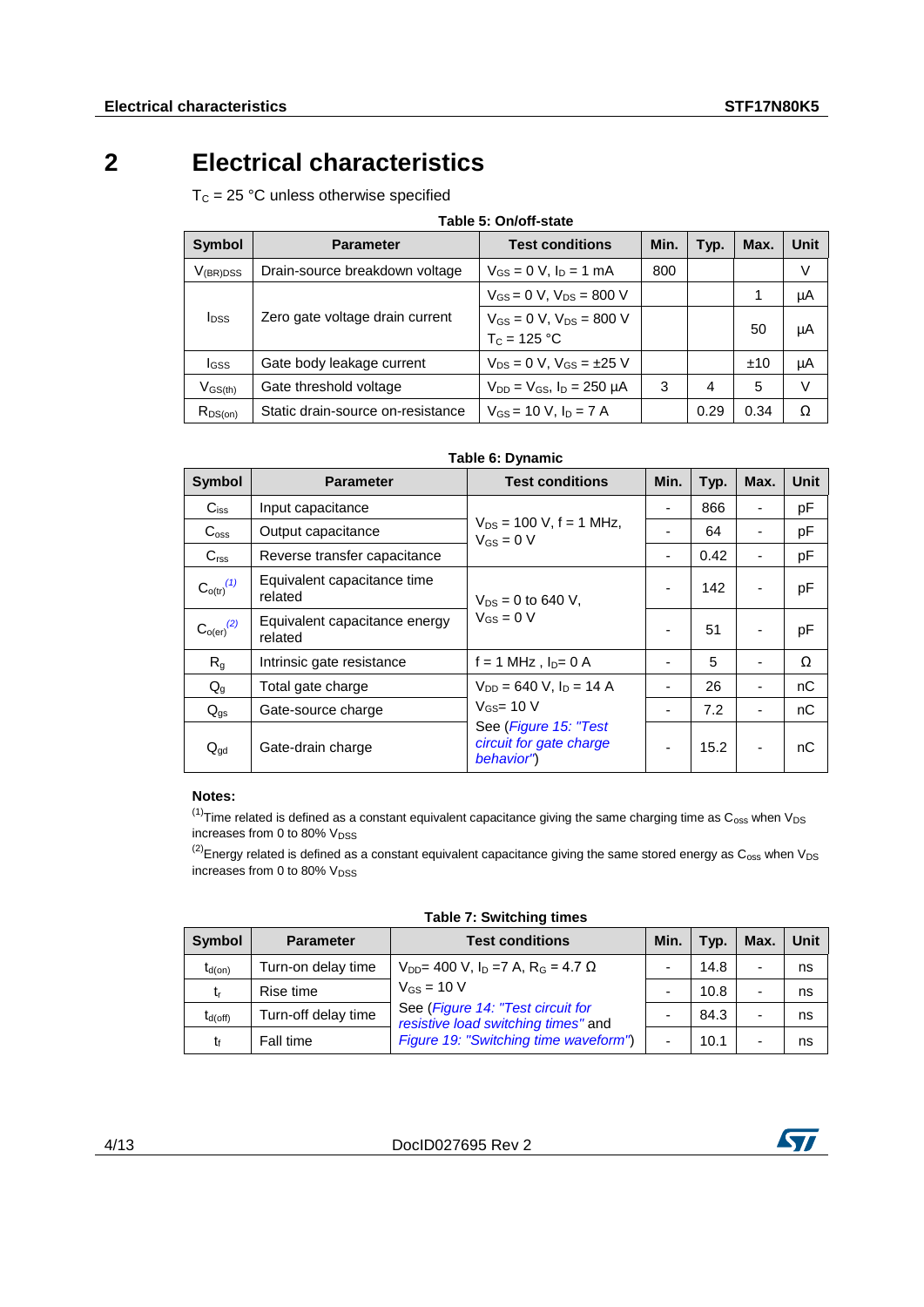### **STF17N80K5 Electrical characteristics**

<span id="page-4-3"></span>

| Table 8: Source-drain diode |                                  |                                                                        |                          |      |      |      |  |
|-----------------------------|----------------------------------|------------------------------------------------------------------------|--------------------------|------|------|------|--|
| <b>Symbol</b>               | <b>Parameter</b>                 | <b>Test conditions</b>                                                 | Min.                     | Typ. | Max. | Unit |  |
| I <sub>SD</sub>             | Source-drain current             |                                                                        |                          |      | 14   | A    |  |
| $I_{SDM}$ <sup>(1)</sup>    | Source-drain current<br>(pulsed) |                                                                        |                          |      | 56   | A    |  |
| $V_{SD}^{(2)}$              | Forward on voltage               | $I_{SD}$ = 14 A, $V_{GS}$ = 0 V                                        |                          |      | 1.6  | V    |  |
| $t_{rr}$                    | Reverse recovery time            | $I_{SD} = 14$ A, di/dt = 100 A/µs, V <sub>DD</sub>                     |                          | 439  |      | ns   |  |
| $Q_{rr}$                    | Reverrse recovery charge         | $= 60 V$<br>See Figure 16: "Test circuit for                           |                          | 6.37 |      | μC   |  |
| <b>IRRM</b>                 | Reverse recovery current         | inductive load switching and<br>diode recovery times"                  |                          | 29   |      | A    |  |
| $t_{rr}$                    | Reverse recovery time            | $I_{SD}$ = 14 A, di/dt = 100 A/us $V_{DD}$                             | $\overline{\phantom{a}}$ | 626  |      | ns   |  |
| $Q_{rr}$                    | Reverse recovery charge          | $= 60 V$ , T <sub>i</sub> = 150 °C<br>See Figure 16: "Test circuit for | -                        | 8.36 |      | μC   |  |
| <b>I</b> RRM                | Reverse recovery current         | inductive load switching and<br>diode recovery times"                  |                          | 26.7 |      | A    |  |

### **Notes:**

<span id="page-4-1"></span> $(1)$ Pulse width limited by safe operating area

<span id="page-4-2"></span> $^{(2)}$ Pulsed: pulse duration = 300 µs, duty cycle 1.5%

### **Table 9: Gate-source Zener diode**

| Symbol               | <b>Parameter</b>              | <b>Test conditions</b>          | Min. $\vert$ Typ. |   | Max. | Unit |
|----------------------|-------------------------------|---------------------------------|-------------------|---|------|------|
| V <sub>(BR)GSO</sub> | Gate-source breakdown voltage | $I_{GS}$ = ± 1mA, $I_{D}$ = 0 A | 30                | - | -    |      |

<span id="page-4-0"></span>The built-in back-to-back Zener diodes are specifically designed to enhance the ESD performance of the device. The Zener voltage facilitates efficient and cost-effective device integrity protection,thus eliminating the need for additional external componentry.

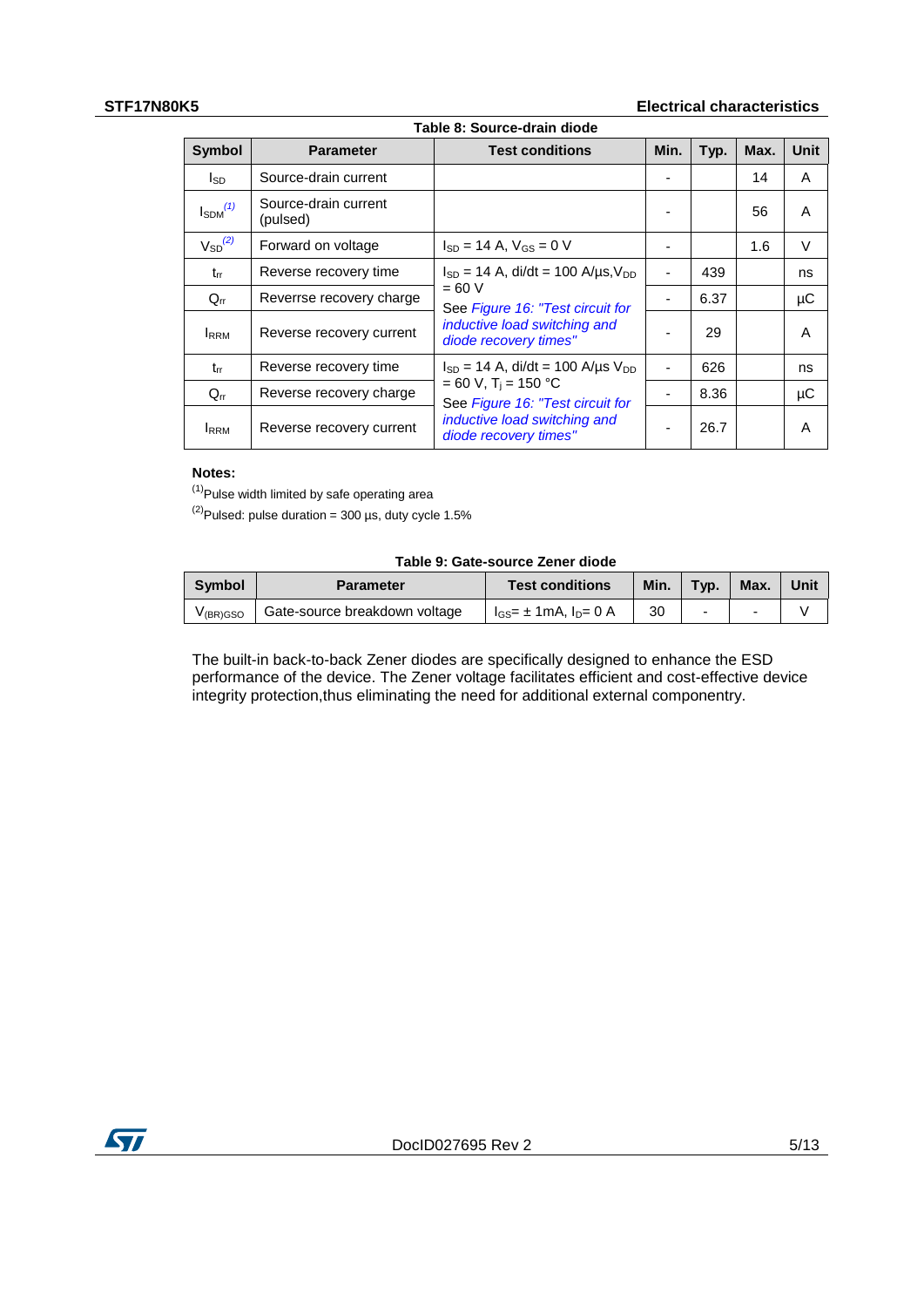





6/13 DocID027695 Rev 2

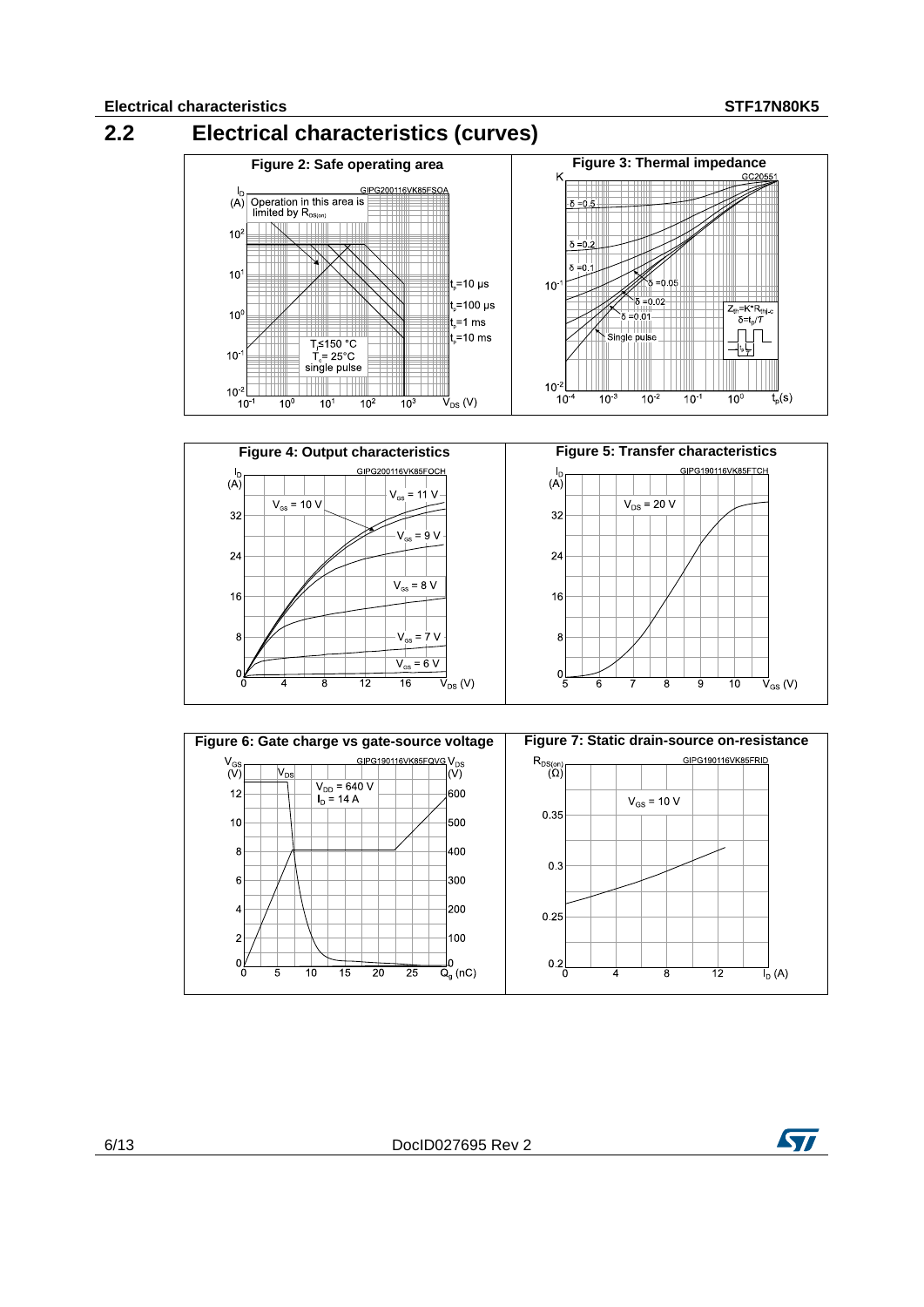### **STF17N80K5 Electrical characteristics**







ST

DocID027695 Rev 2 7/13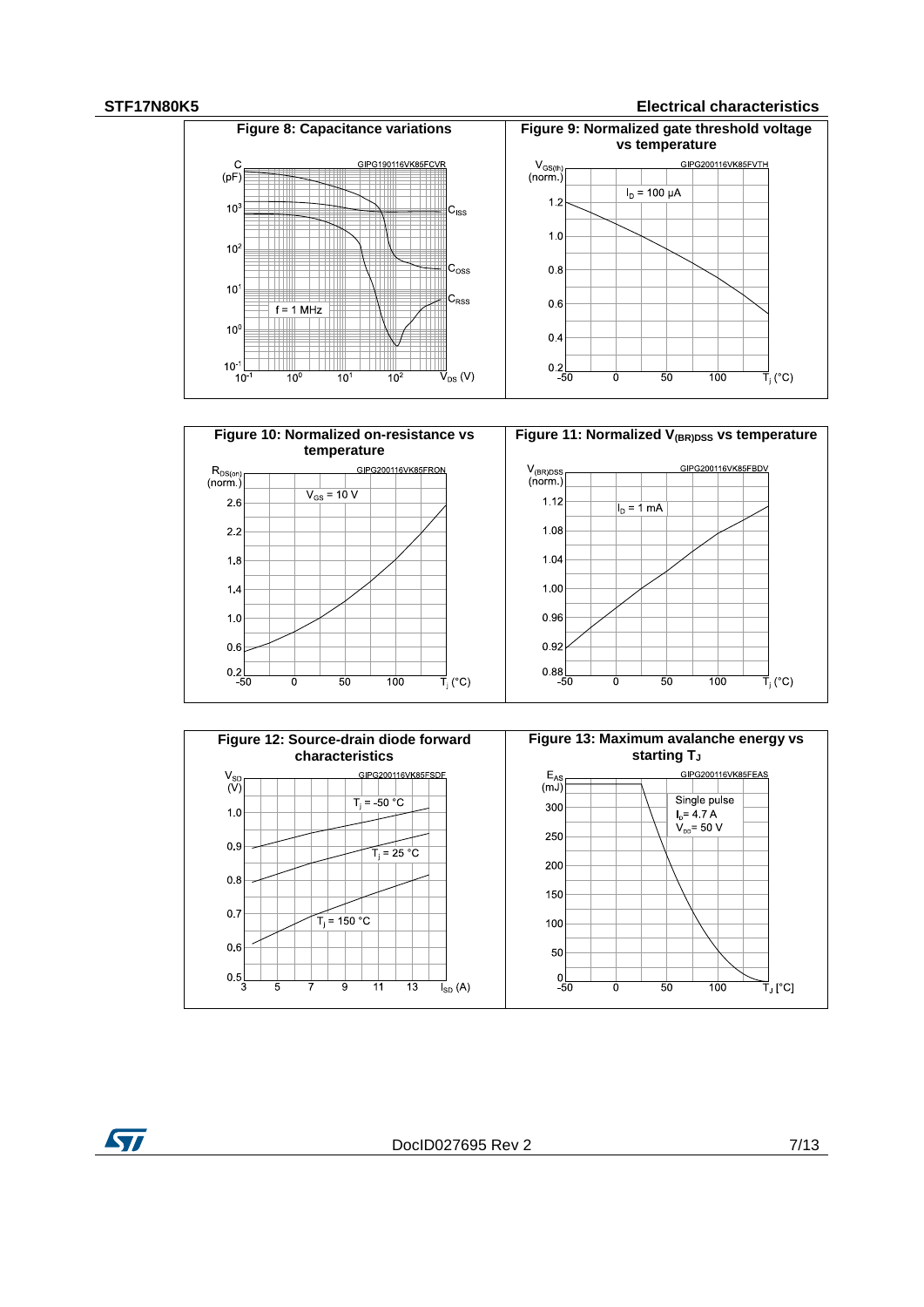## **3 Test circuits**

<span id="page-7-2"></span><span id="page-7-1"></span><span id="page-7-0"></span>

<span id="page-7-4"></span>

<span id="page-7-3"></span>

8/13 DocID027695 Rev 2

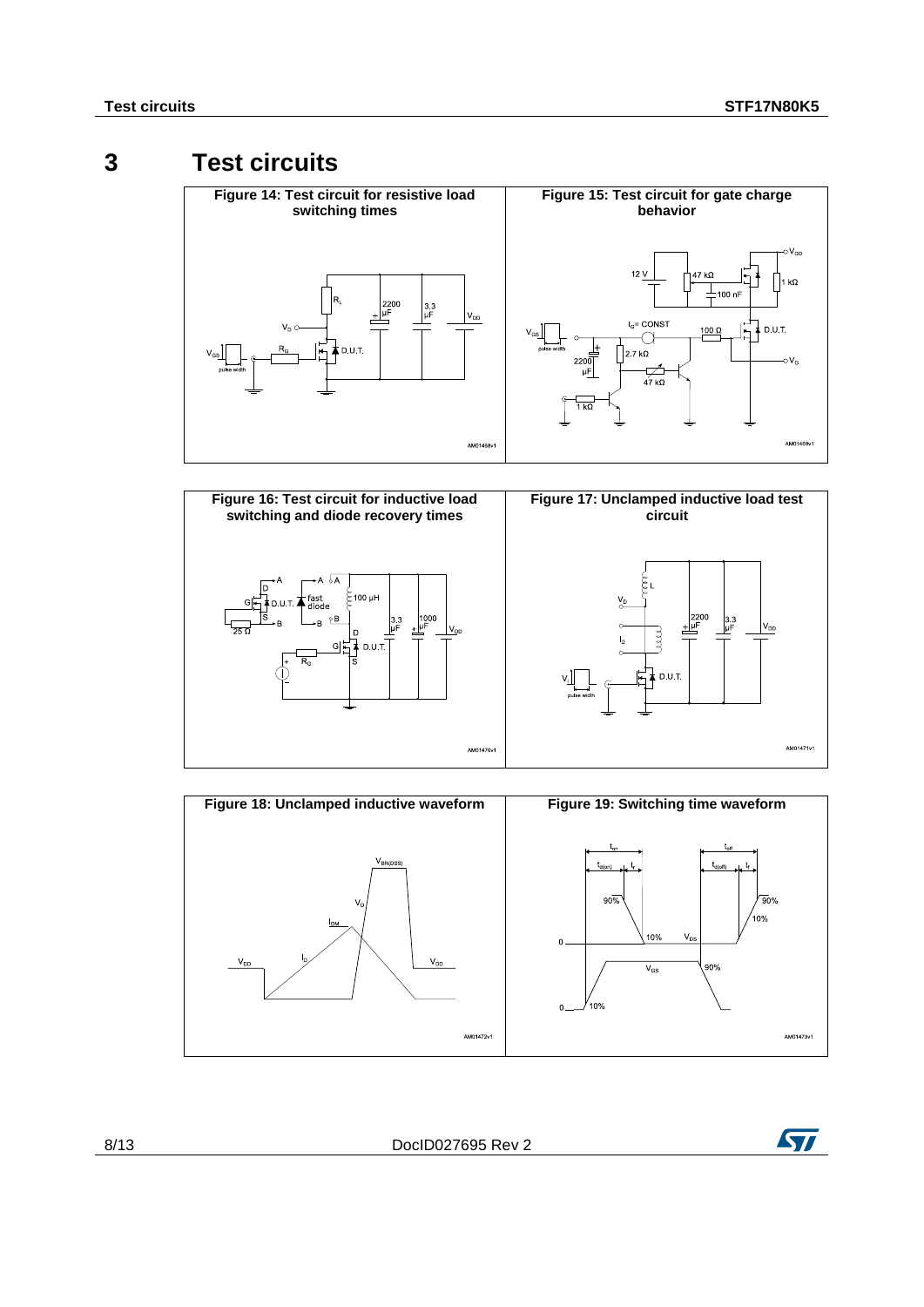## **4 Package information**

<span id="page-8-0"></span>In order to meet environmental requirements, ST offers these devices in different grades of  $\mathsf{ECOPACK}^{\circledast}$  packages, depending on their level of environmental compliance.  $\mathsf{ECOPACK}^{\circledast}$ specifications, grade definitions and product status are available at: *www.st.com*. ECOPACK® is an ST trademark.

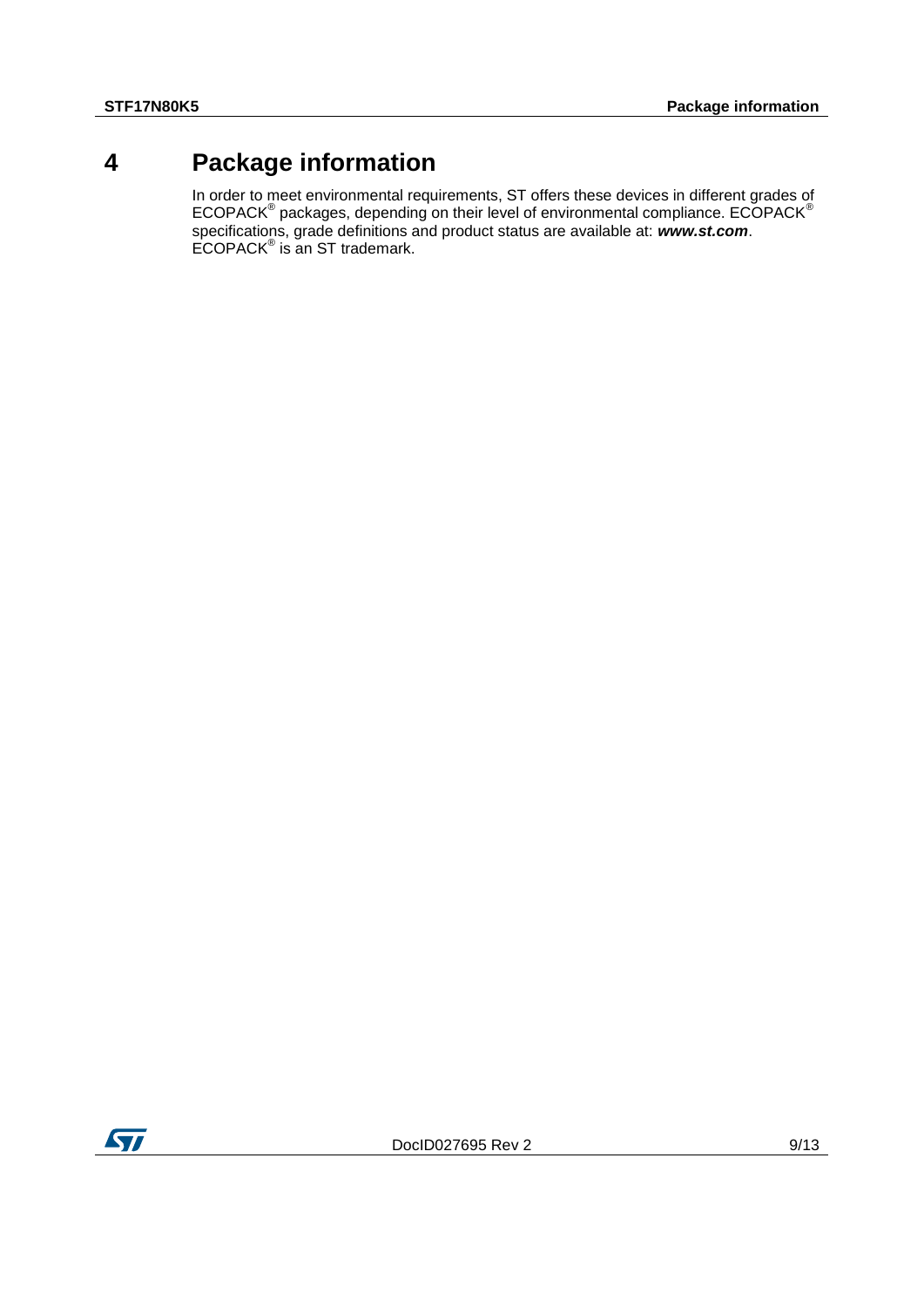

<span id="page-9-0"></span>

10/13 DocID027695 Rev 2

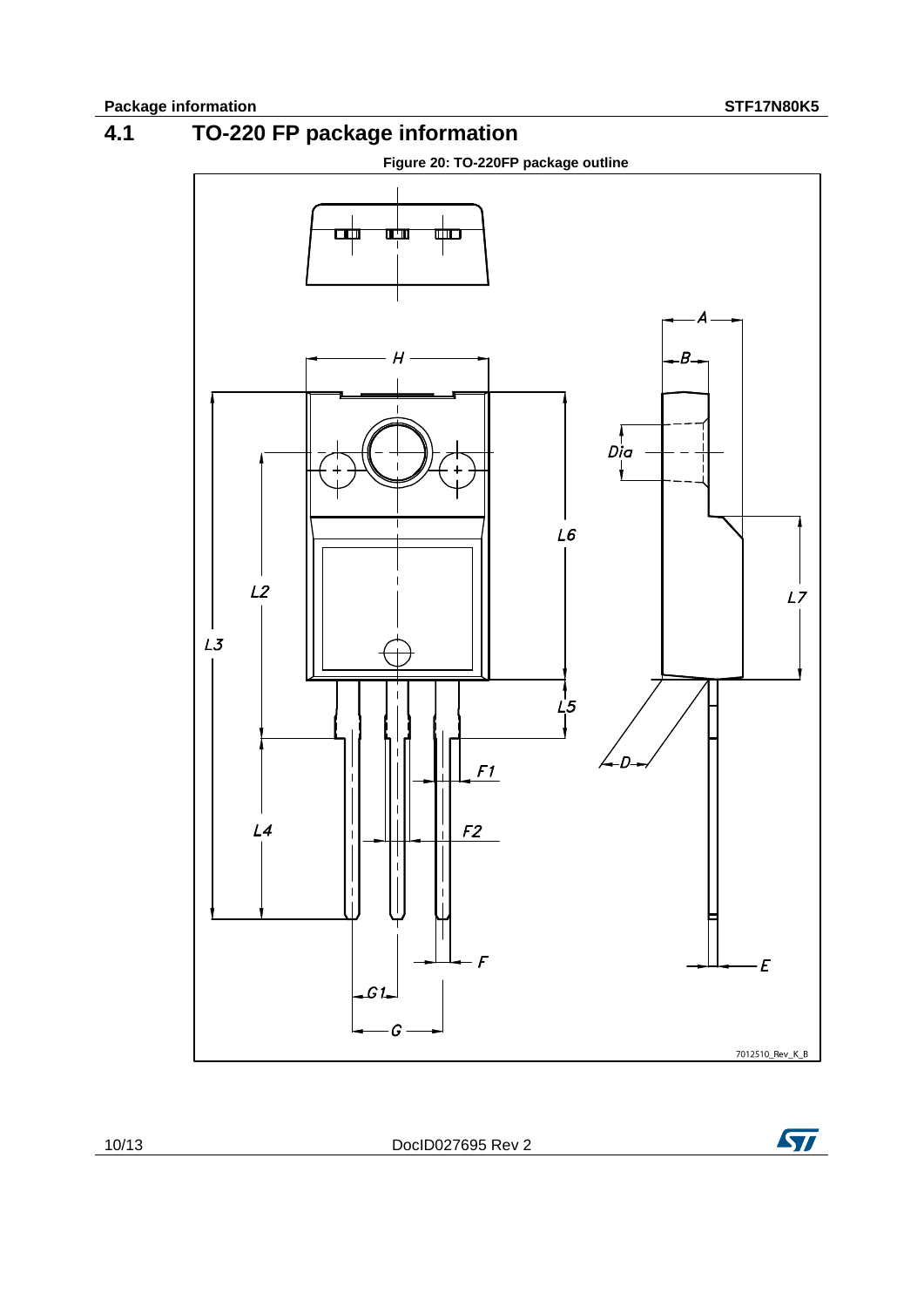### **STF17N80K5 Package information**

| Table 10: TO-220FP package mechanical data |                           |      |      |  |  |  |
|--------------------------------------------|---------------------------|------|------|--|--|--|
|                                            |                           | mm   |      |  |  |  |
| Dim.                                       | Min.                      | Typ. | Max. |  |  |  |
| A                                          | 4.4                       |      | 4.6  |  |  |  |
| B                                          | $2.5\,$                   |      | 2.7  |  |  |  |
| D                                          | $2.5\,$                   |      | 2.75 |  |  |  |
| E                                          | 0.45                      |      | 0.7  |  |  |  |
| F                                          | 0.75                      |      | 1    |  |  |  |
| F1                                         | 1.15                      |      | 1.70 |  |  |  |
| F <sub>2</sub>                             | 1.15                      |      | 1.70 |  |  |  |
| G                                          | 4.95                      |      | 5.2  |  |  |  |
| G <sub>1</sub>                             | 2.4                       |      | 2.7  |  |  |  |
| H                                          | 10                        |      | 10.4 |  |  |  |
| L2                                         |                           | 16   |      |  |  |  |
| L <sub>3</sub>                             | 28.6                      |      | 30.6 |  |  |  |
| L4                                         | 9.8                       |      | 10.6 |  |  |  |
| L5                                         | 2.9                       |      | 3.6  |  |  |  |
| L6                                         | 15.9                      |      | 16.4 |  |  |  |
| L7                                         | 9                         |      | 9.3  |  |  |  |
| Dia                                        | $\ensuremath{\mathsf{3}}$ |      | 3.2  |  |  |  |

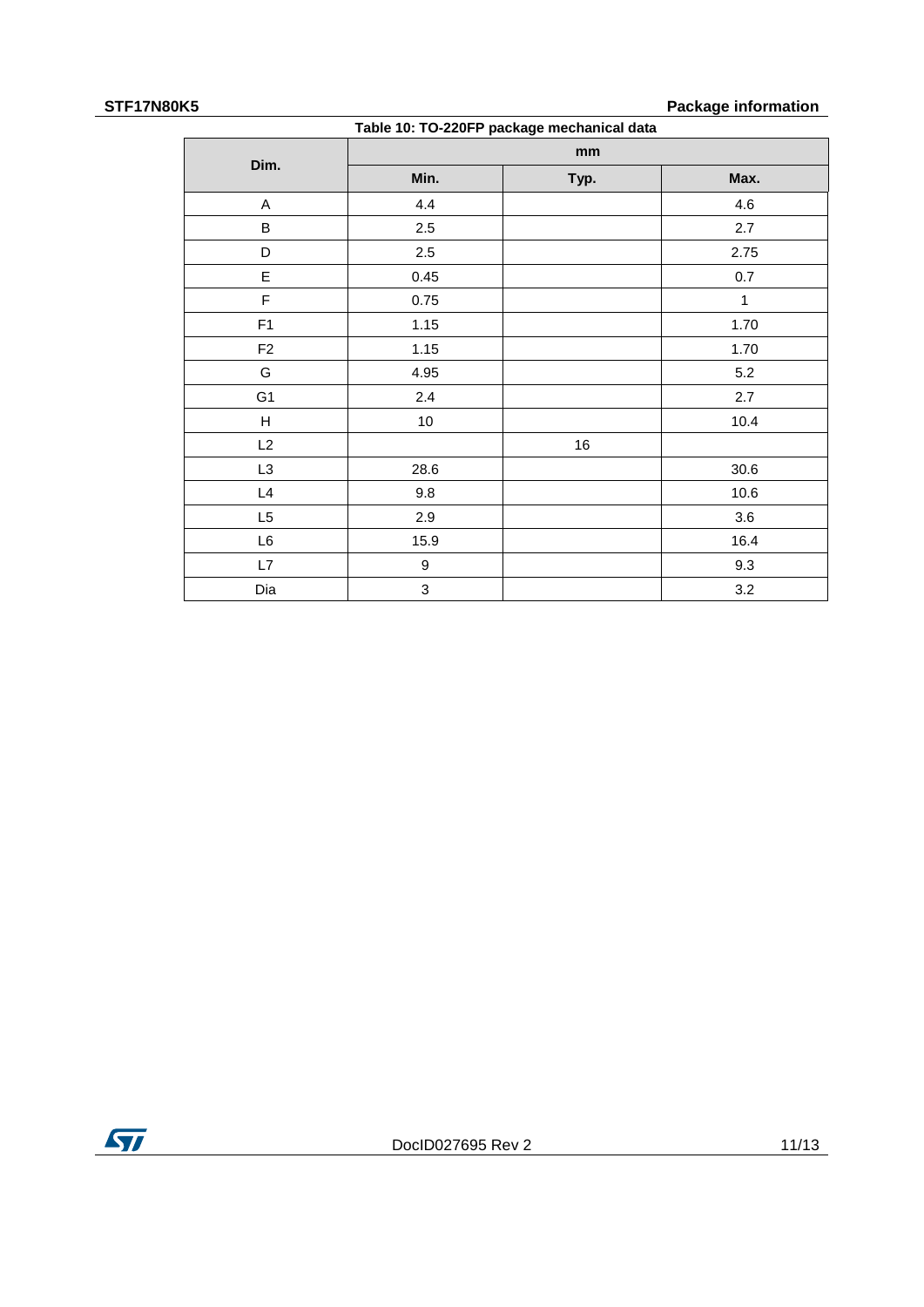## **5 Revision history**

|  | Table 11: Document revision history |  |  |
|--|-------------------------------------|--|--|
|--|-------------------------------------|--|--|

<span id="page-11-0"></span>

| Date        | <b>Revision</b> | <b>Changes</b>                                                                                                                                                                                                          |
|-------------|-----------------|-------------------------------------------------------------------------------------------------------------------------------------------------------------------------------------------------------------------------|
| 31-Mar-2015 |                 | First release.                                                                                                                                                                                                          |
| 20-Jan-2016 | 2               | Modified: Table 4: "Avalanche characteristics", Table 6: "Dynamic",<br>Table 7: "Switching times", and Table 8: "Source-drain diode"<br>Added: Section 3.1: "Electrical characteristics (curves)"<br>Minor text changes |